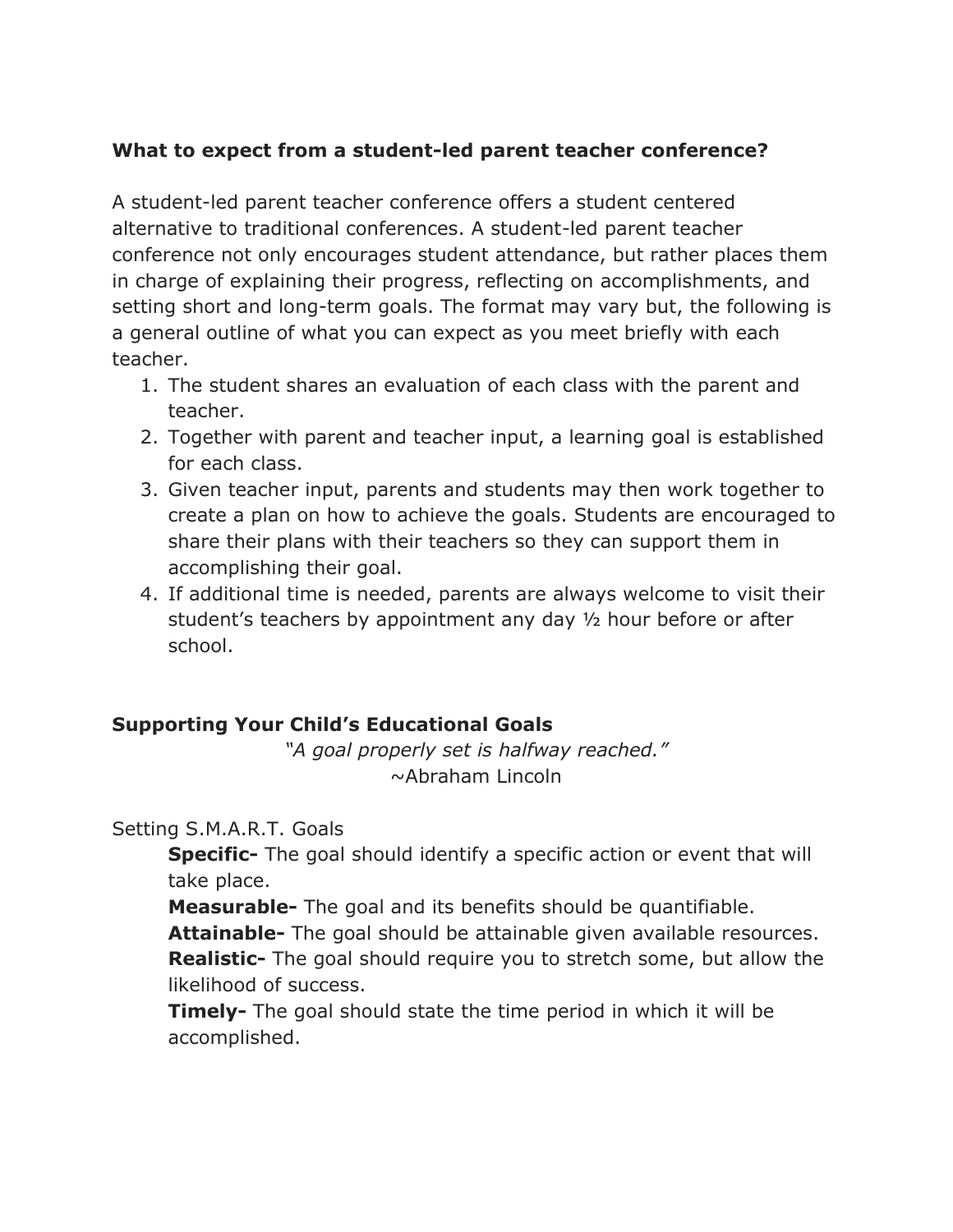Powerful Goals Are...

- Stated in Positive Terms
	- Write what you want, instead of what you don't want!
- Clear and Specific
	- Use simple words to state exactly what you want to achieve.
- Measurable
	- How will you know when you have reached your goals? Examples

#### Examples:

| Instead of           | Write                               |  |
|----------------------|-------------------------------------|--|
| Get good grades      | Earn an "A" for this grading period |  |
| Don't get in trouble | Earn an "H" on Citizenship Grade    |  |
| No more tardies      | Be on time for school every day     |  |

Writing STRONG Action Plans to Accomplish Goals...

- Tell HOW you are going to reach your goal
	- Explain what you plan to do, not why you are doing it
- Use Clear and Specific words
	- Use simple words to say exactly what steps you plan to take
- Often include more than one step or strategy
	- List 2 or more steps or strategies you can use to reach each goal

Examples:

| Instead of    | Write                                                                                           |
|---------------|-------------------------------------------------------------------------------------------------|
| Study more    | 1. Write down my homework and<br>check my planner at home<br>2. Study at least 15 minutes a day |
| Don't be late | 1. Set my alarm clock every night<br>2. Go to bed by 9:30 PM                                    |